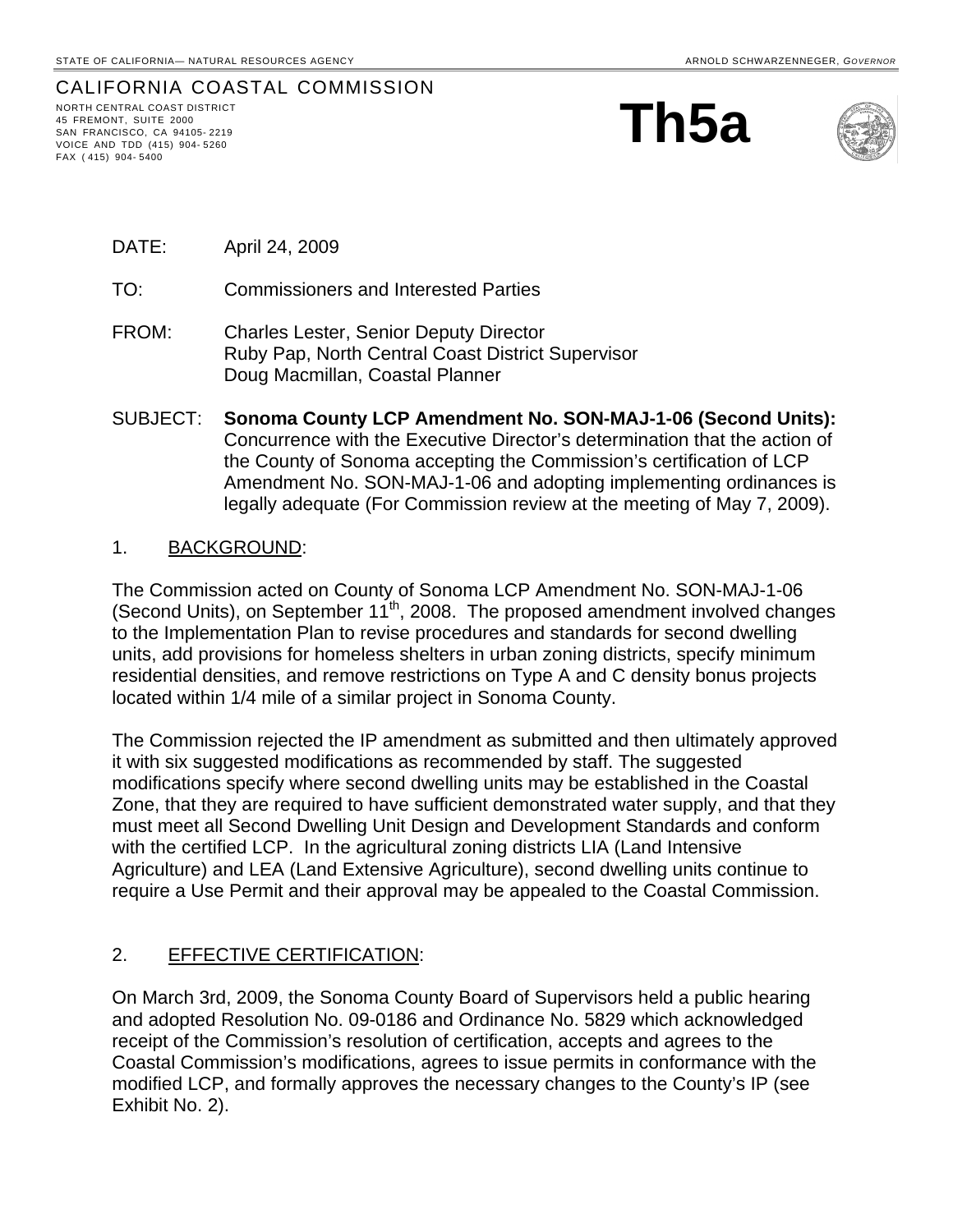As provided in Sections 13544 and 13544.5 of the California Code of Regulations, for the amendment to become effective, the Executive Director must determine that Sonoma County's actions are legally adequate and report that determination to the Commission. Unless the Commission objects to the determination, the certification of the Sonoma County LCP Amendment No. SON-MAJ-1-06 shall become effective upon the filing of a Notice of Certification for the LCP amendment with the Secretary of Resources, as provided in Public Resources Code Section 21080.5(d)(2)(v).

## 3. STAFF RECOMMENDATION:

Staff recommends that the Commission concur with the determination of the Executive Director that the actions of the County of Sonoma to accept the Commission's certification of County of Sonoma's LCP Amendment No. SON-MAJ-1-06 and adopt the necessary changes to the County's IP are legally adequate, as noted in the attached letter, Exhibit No. 1 (to be sent after Commission concurrence).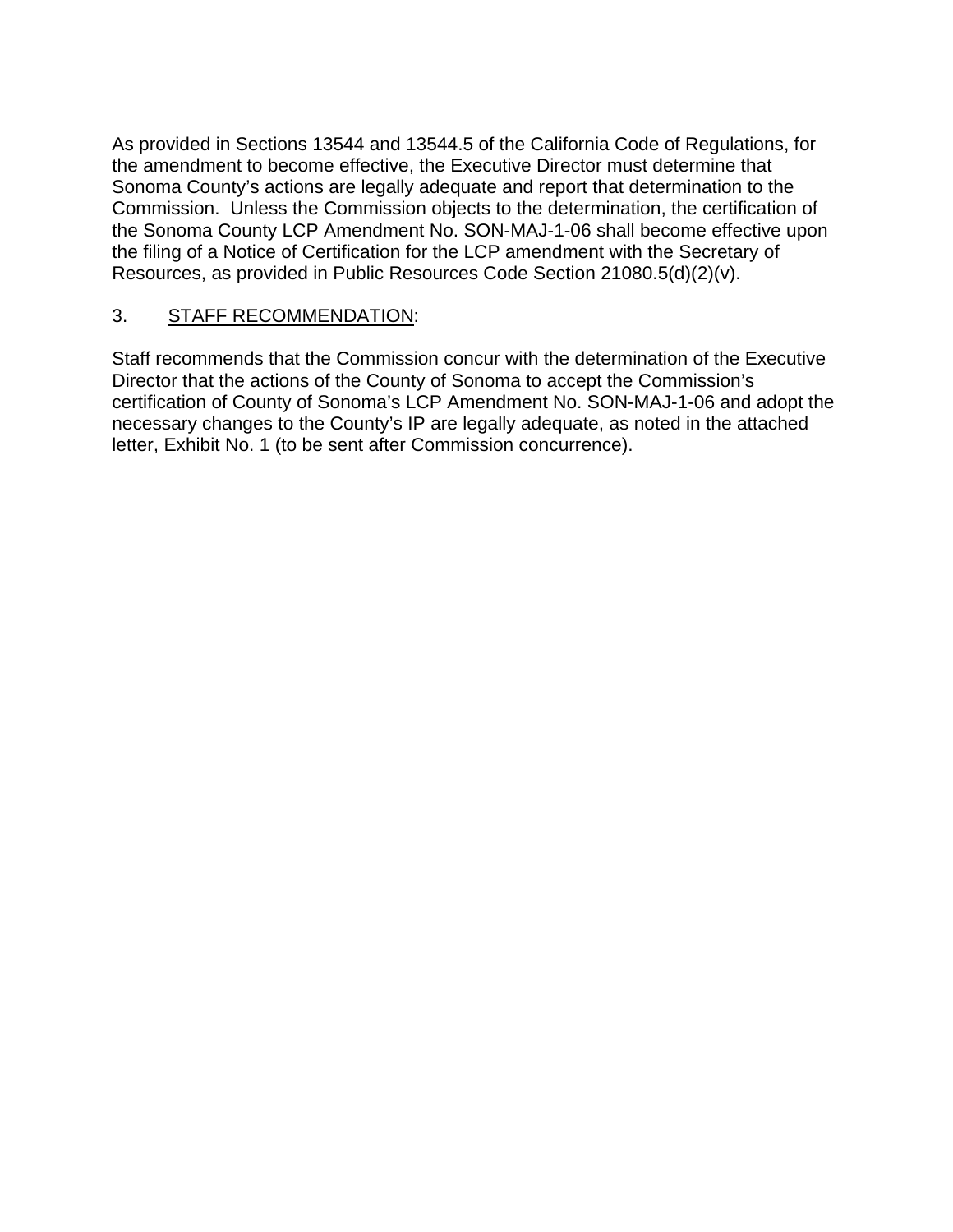STATE OF CALIFORNIA—NATURAL RESOURCES AGENCY **ARNOLD SCHWARZENEGGER, GOVERNOR** ARNOLD SCHWARZENEGGER, GOVERNOR

CALIFORNIA COASTAL COMMISSION 45 FREMONT, SUITE <sup>2000</sup>

SAN FRANCISCO, CA 94105- 2219 VOICE (415) 904- 5200 FAX ( 415) 904- 5400 TDD (415) 597-5885

**Th5a** 



May \_\_\_, 2009

David Hardy Supervising Planner County of Sonoma Permit and Resource Management Department 2550 Ventura Avenue Santa Rosa, CA 95403-2829

### SUBJECT: Effective Certification of County of Sonoma LCP Amendment No. SON-MAJ-1-06 (Second Units)

Dear Mr. Hardy,

The Executive Director of the Coastal Commission has reviewed Board of Supervisors Resolution No. 09-0186 and Ordinance No. 5829 for effective certification of County of Sonoma LCP Amendment No. SON-MAJ-1-06 (Second Units).

The County's resolution and ordinance indicates that the County acknowledges receipt of and accepts the Commission's resolution for certification and that the County agrees to issue permits in conformance with the modified certified local coastal program.

The Executive Director has found that the County's resolution and ordinance fulfills the requirements of Section 13544(a) of the California Code of Regulations. In accordance with Section 13544(b) of the regulations, the Director has determined that the County's actions are legally adequate.

The Coastal Commission concurred with this determination at its meeting of May 7, 2009 in San Francisco. Commission approval and the amendment process are now complete. If you have any questions, please contact Doug Macmillan in our San Francisco office at (415) 904-5260 or [dmacmillan@coastal.ca.gov.](mailto:dmacmillan@coastal.ca.gov)

Sincerely,

 $\frac{1}{2}$  , and the set of the set of the set of the set of the set of the set of the set of the set of the set of the set of the set of the set of the set of the set of the set of the set of the set of the set of the set

 Ruby Pap North Central Coast District Supervisor

> **Exhibit 1 SON-MAJ-1-06 Sample Letter to County**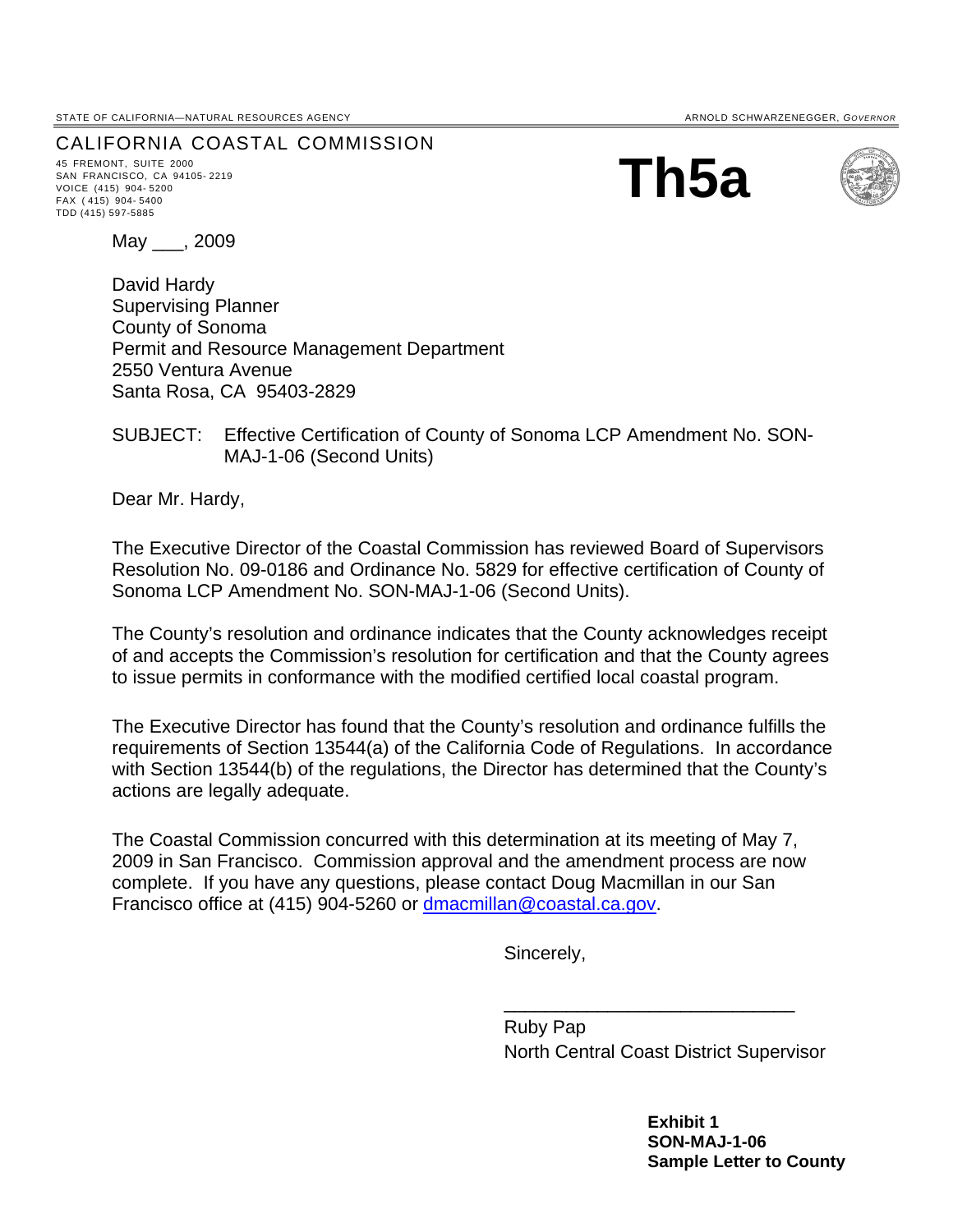THE WITHIN INSTRUMENT IS A CORRECT COPY OF THE ORIGINAL ON FILE IN THIS OFFICE.

ATTEST:

MAR 1 1 2009

ROBERT DEIS, Clerk of the Board of Supervisors of the State of California, in & for the County of Sonoma

Woodson **DEPUTY** BY

 $#23$ Resolution Number 09-0186

County of Sonoma Santa Rosa, California

March 3, 2009 PLP04-0107 David Hardy

RESOLUTION OF THE BOARD OF SUPERVISORS, COUNTY OF SONOMA, STATE OF CALIFORNIA, ADOPTING THE COASTAL COMMISSION APPROVED MODIFICATIONS TO THE PREVIOUSLY APPROVED AMENDMENT TO THE LOCAL COASTAL PLAN AND COASTAL ZONING ORDINANCE-TO-IMPLEMENT FAIR....... HOUSING LAWS, ESTABLISH REVISED PROCEDURES AND STANDARDS FOR SECOND DWELLING UNITS, ADD PROVISIONS FOR HOMELESS SHELTERS IN URBAN ZONING DISTRICTS, SPECIFY MINIMUM RESIDENTIAL DENSITIES, AND REMOVE RESTRICTIONS ON TYPE A AND C DENSITY BONUS PROJECTS LOCATED WITHIN 1/4 MILE OF A SIMILAR PROJECT. The same of the

WHEREAS, the Board of Supervisors directed staff to prepare a Coastal Zoning Ordinance amendment to implement fair housing laws, establish revised procedures and standards for second dwelling units, add provisions for homeless shelters in urban zoning districts, specify minimum residential densities, remove restrictions on Type A and C Density Bonus projects located within 1/4 mile of a similar project in the Coastal Zone; and

WHEREAS, the proposed Ordinance amendment to modify the housing provisions has been reviewed pursuant to the California Environmental Quality Act and determined exempt from CEQA under Sections 15061(b)(3) of the CEQA Guidelines (actions where it can be seen with certainty that there is not possible significant effect on the environment; and

WHEREAS, County staff submitted the proposed amendments to the California Coastal Commission on December 21, 2006; and

WHEREAS, the California Coastal Commission approved the amendments on September 11. 2008, with modifications recommended by Coastal Commission staff. As a result, the County was required to act upon the revisions by March 12, 2009; and

WHEREAS, the modifications will ensure consistency with the Local Coastal Program; and

WHEREAS, a notice of the public hearings was published in the Santa Rosa Press Democrat, a newspaper of general circulation within the affected area of the Ordinance and the Coastal Zone; and

WHEREAS, at its regularly scheduled meeting on February 5, 2009, the Planning Commission. with a 5-0 vote, recommended approval to the Board of Supervisors, and

WHEREAS, in accordance with the provisions of law, a duly noticed public hearing was held on March 3, 2009, by the Board of Supervisors at which time all interested persons were given an opportunity to be heard; and

NOW THEREFORE BE IT RESOLVED, that the Board of Supervisors does make the following findings:

1. The proposed Ordinance amendment to modify the housing provisions has been reviewed pursuant to the California Environmental Quality Act and determined exempt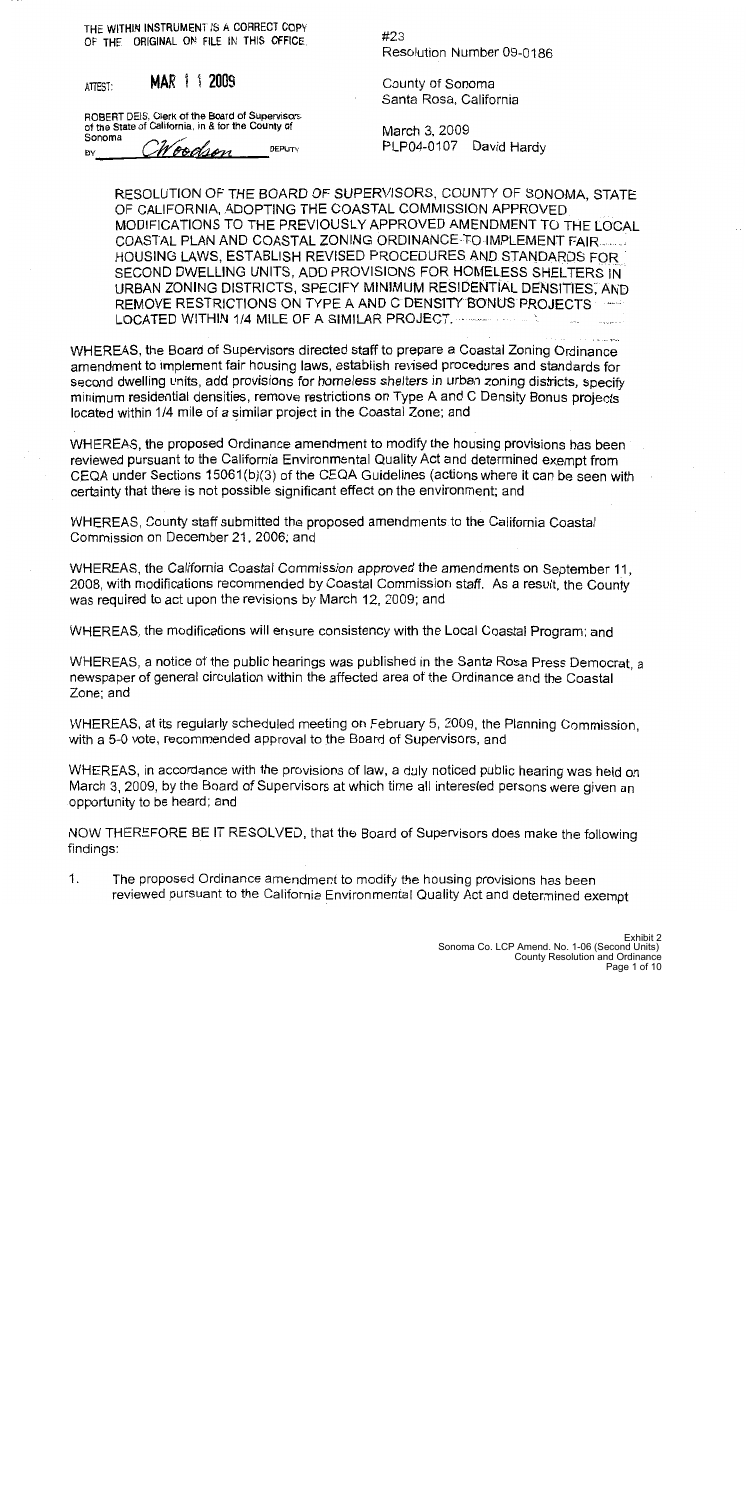Resolution # 09-0186 March 3, 2009 Page 2

> from CEQA under Sections 15061(b)(3) of the CEQA Guidelines (actions where it can be seen with certainty that there is not possible significant effect on the environment).

The proposed Ordinances are consistent with the General Plan and its policies and the  $2.$ Local Coastal Plan and its policies, and will bring the County's Coastal Zoning Ordinance into conformance with the requirements of Government Code section 65852.2(j), which provides that in the Coastal Zone a local government shall not be required to hold public hearings for Coastal Permits for second units in residential zoning districts, and with Coastal Act sections 30241 and 30242 regarding protection of agricultural production.

BE IT FURTHER RESOLVED that the Board of Supervisors finds the project categorically exempt from CEQA pursuant to Section 15061(b)(3) of the CEQA Guidelines, because it can be seen with certainty that there is no possible significant effect on the environment from this requiatory action.

BE IT FURTHER RESOLVED that the Board of Supervisors adopts the proposed Ordinance amendment to Chapter 26C of the Sonoma County Code with the modifications approved by the Coastal Commission on September 11, 2008, and authorizes staff to submit same to the California Coastal Commission.

BE IT FURTHER RESOLVED that the Board of Supervisors designates the Clerk of the Board as the custodian of the documents and other material which constitute the record of proceedings upon which the decision herein is based. These documents may be found at the office of the Clerk of the Board, 575 Administration Drive, Room 100-A, Santa Rosa, California 95403.

### **SUPERVISORS VOTE:**

| Carrillo: Aye<br>Zane: Aye<br>Kerns: Aye<br>Brown: Aye |  |  |  |  | Kelley: Aye |
|--------------------------------------------------------|--|--|--|--|-------------|
|--------------------------------------------------------|--|--|--|--|-------------|

Abstain: 0 Ayes: 5 Noes: 0 Absent: 0

SO ORDERED.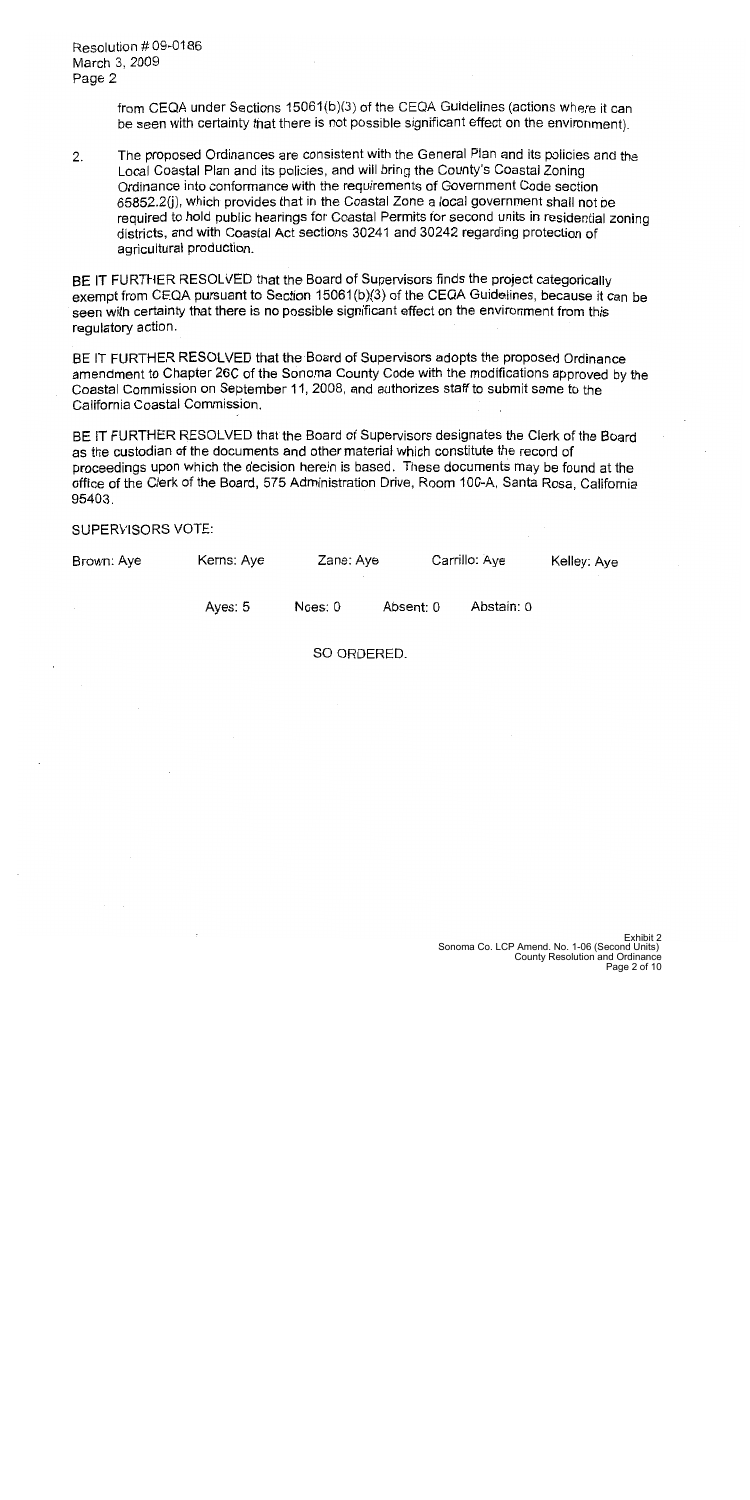## **ORDINANCE NO.**

AN ORDINANCE OF THE BOARD OF SUPERVISORS OF THE COUNTY OF SONOMA. STATE OF CALIFORNIA, AMENDING CHAPTER 26C (COASTAL ZONING ORDINANCE) OF THE SONOMA COUNTY CODE TO IMPLEMENT MODIFICATIONS REGARDING SECOND DWELLING UNITS AS RECOMMENDED BY THE CALIFORNIA COASTAL COMMISSION.

The Board of Supervisors of the County of Sonoma, State of California, ordains as follows:

**SECTION I. Purpose** The Board of Supervisors finds and declares that the adoption of this ordinance is necessary to implement certain policies and programs set forth within the adopted Sonoma County General Plan Housing Element ("the General Plan Housing Element"), and to comply with changes recommended by the California Coastal Commission to achieve consistency with the adopted Sonoma County Local Coastal Program ("the Local Coastal Program") and the Coastal Act. The Board of Supervisors hereby finds that the facts supporting the adoption of this ordinance include the following:

- $1.$ The General Plan Housing Element, adopted by the Board of Supervisors on January 29, 2002, sets forth policies and programs intended to promote the development of additional affordable housing and additional special needs housing within the unincorporated area of Sonoma County, which depend on implementation of this ordinance.
- $2.$ This ordinance is necessary to achieve consistency of certain General Plan Housing Element provisions and implementing ordinances with the Local Coastal Program, as required by law.
- 3. The adoption of this ordinance is a necessary and appropriate measure to reduce constraints to the provision of affordable housing.
- The adoption of this ordinance is necessary to implement Section 30242 of the Public 4. Resources Code to preserve lands suitable for agricultural use and to avoid their conversion to incompatible uses, and to implement the corresponding policies in the Local Coastal Program that place a higher priority on the use of land for agriculture rather than housing.

SECTION II. Amendments to the Second Dwelling Unit Requiations. Chapter 26C of the Sonoma County Code is amended as follows:

#### $(a)$ Subsection (c) of Section 26C-2 is revised to read:

(c) Principal permitted uses:

The Coastal Act requires definition of principal permitted uses which clearly carry out the intent and purpose of each zoning district utilized in the coastal zone. Any development that is not designated as a principal permitted use is appealable to the coastal commission.

 $\mathbb{1}$ 

 $\mathbf{1}$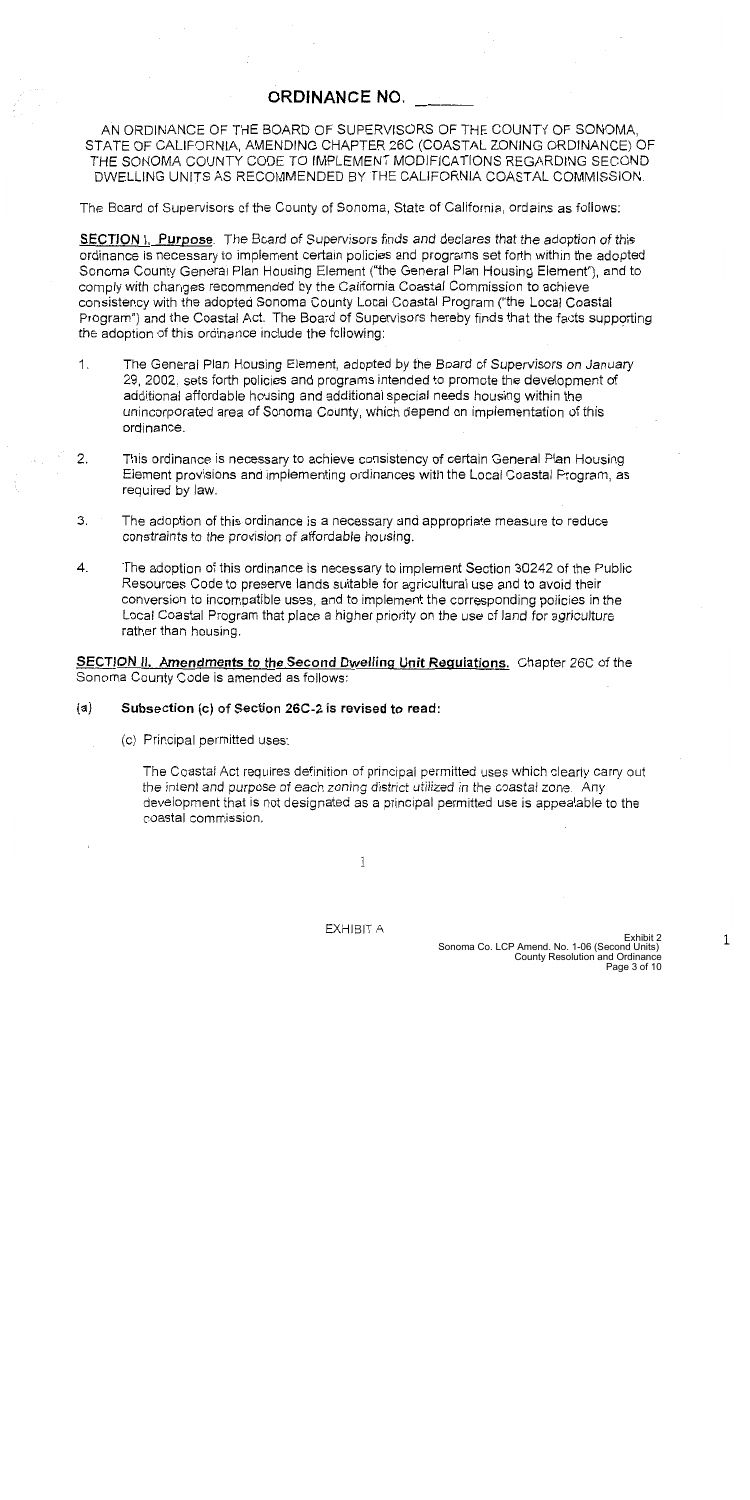Principal permitted uses are those uses listed under the heading "Uses permitted subject to site development and erosion control standards" within each zoning district, with the following exceptions:

| LIA            | Land Intensive Agriculture: Sec. 26C-20(c)                    |  |  |  |  |
|----------------|---------------------------------------------------------------|--|--|--|--|
| <b>LEA</b>     | Land Extensive Agriculture: Sec. 26C-30(c)                    |  |  |  |  |
| DA             | Diverse Agriculture: Sec. 26C-40(c)                           |  |  |  |  |
| <b>RRD</b>     | Resources and Rural Development: Sec. 26C-50(c)               |  |  |  |  |
| <b>RRDWA</b>   | Resources and Rural Development (Ag Preserve): Sec. 26C-60(c) |  |  |  |  |
| TP             | Timber Production: Sec. 26C-70(c)                             |  |  |  |  |
| AR.            | Agriculture and Residential: Sec. 26C-80(c)                   |  |  |  |  |
| <b>RR</b>      | Rural Residential: Sec. 26C-90(d), (e)                        |  |  |  |  |
| R <sub>1</sub> | Low Density Residential: Sec. 26C-100(c)                      |  |  |  |  |
| R2             | Medium Density Residential: Sec. 26C-110(c), (d)              |  |  |  |  |

Notwithstanding the above, additional dwellings beyond one single-family dwelling on parcels zoned LIA, LEA, DA, RRD, RRDWA, TP, and AR RR, R1, and R2 are not considered to be principal permitted uses and are appealable to the Coastal Commission pursuant to Public Resources Code Section 30603.

 $(b)$ Paragraph (7) of subsection (b) of Section 26C-40(DA), paragraph (6) of subsection (b) of Section 26C-50(AR), paragraph (4) of subsection (b) of Section 26C-80 (AR), and paragraph (2) of subsection (a) of Section 26C-90 (RR), are revised to read:

 $\overline{2}$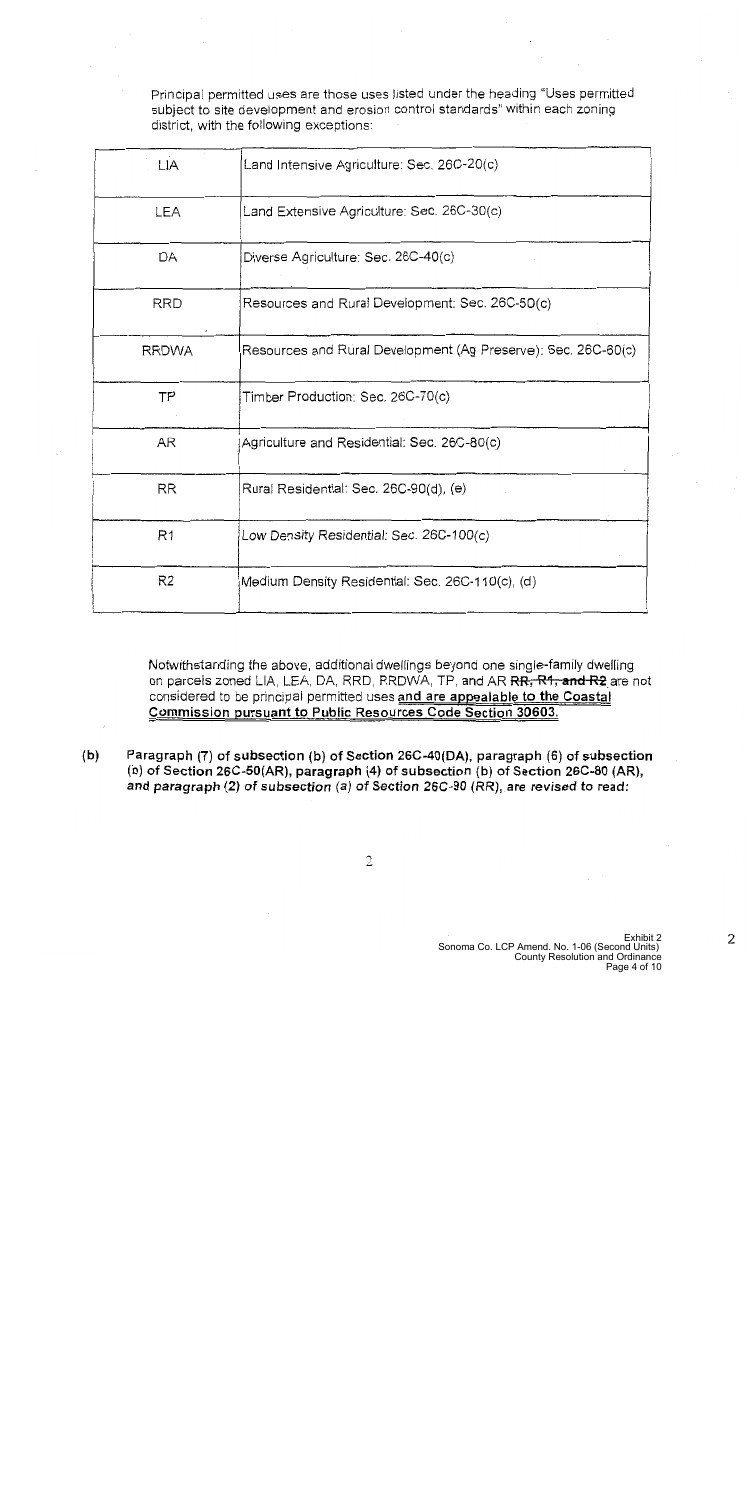"One (1) second dwelling unit per lot, pursuant to section 26C-325.1, provided that the water supply for the second dwelling unit is proposed to be located within a designated class 1 or 2 groundwater availability area. Second dwelling units may be established within designated class 3 water areas only where the domestic water source is located on the subject parcel, or a mutual water source is available; and groundwater yield is sufficient for the existing and proposed use, pursuant to section 7-12 of this code. Second dwelling units may be established within designated class 4 water-scarce areas only where a hydro-geologic report, as defined, certifies that the establishment and continuation of the second dwelling unit use will not have significant adverse impacts on local groundwater availability or yield." Approval of any such second dwelling unit is appealable to the coastal commission pursuant to public resources code section 30603.

Section 26C-21(c)(14) and 26C-30(b)(8) are deleted in their entirety. Paragraph (17)  $(c)$ of subsection (c) is added to Section 26C-22 (LiA) and paragraph (21) of subsection(c) are added to Section 26C-31 (LEA) to read:

One (1) second dwelling unit per lot, provided that the procedures and all criteria of section 26C-325.1 are met. Second dwelling units may be established within designated class 3 water areas only where the domestic water source is located on the subject parcel, or a mutual water source is available; and groundwater vield is sufficient for the existing and proposed use, pursuant to section 7-12 of the sonoma county code. Second dwelling units may be established within designated class 4 water areas only where a hydro-geologic report, as defined, certifies that the establishment and continuation of the second dwelling unit use will not have significant adverse impacts on local groundwater availability or yield. Approval of any such second dwelling unit is appealable to the coastal commission pursuant to public resources code section 30603.

 $(d)$ Subsection (c) of Section 26C-325.1 is revised to read:

> (c), Permit Requirements. A zoning permit (Sections 26-92-170 and 26C-330 zoning/coastal permit) pursuant to section 26C-330 shall be required for a second dwelling unit in all applicable zoning districts except LIA and LEA. A use permit shall be required for a second dwelling unit in LIA and LEA zoning districts. Additionally, second dwelling units must comply with all other applicable building codes and requirements, including evidence of adequate septic capacity and water yield. Any approval of any second dwelling unit must be supported by findings demonstrating consistency of the second dwelling unit development with the section design and development standards herein.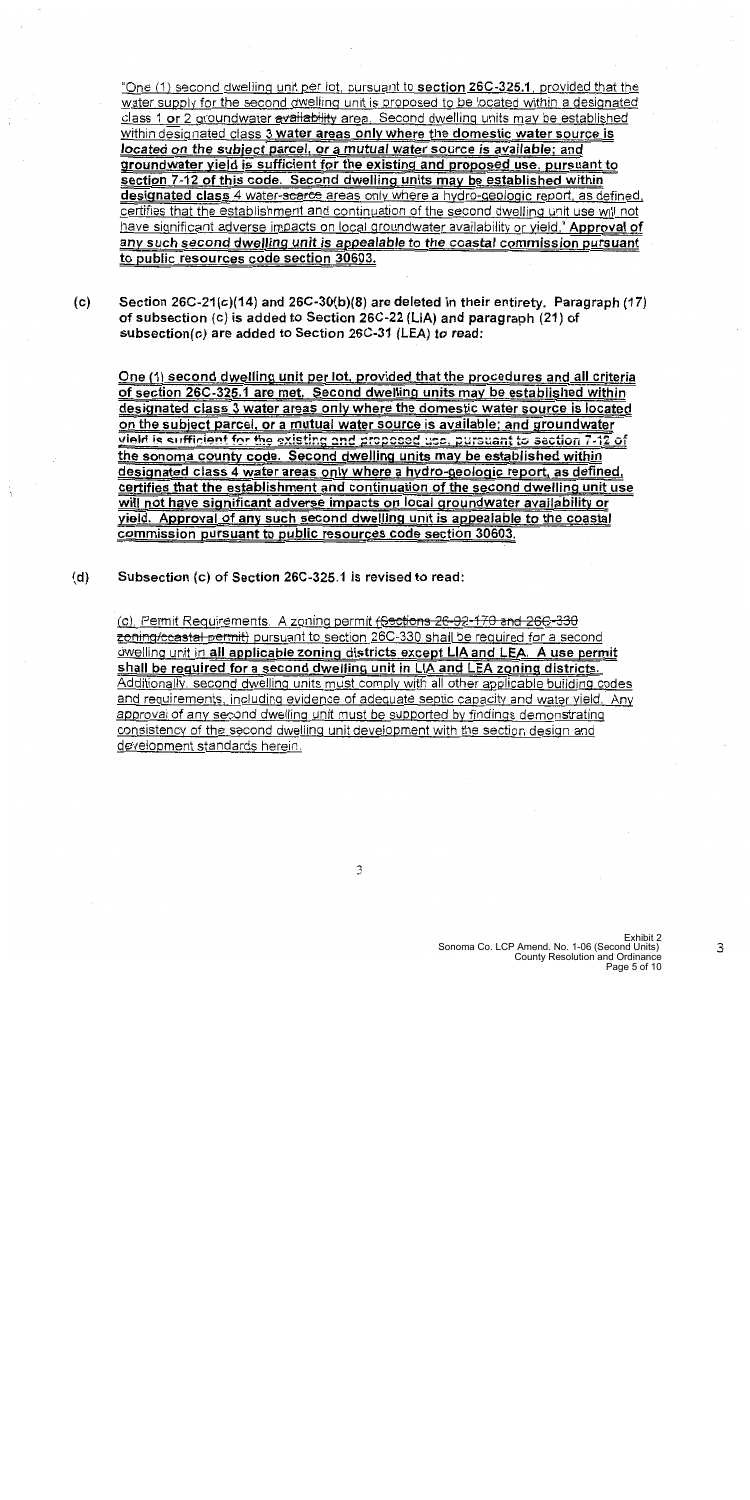#### Subsection (g) of Section 26C-325.1 is revised to read:  $(e)$

G. Density. As provided by government code section 65852.2(b)(5), second dwelling units in the DA, RRD, AR, RR, R1 and R2 zoning districts are exempt from the density limitations of the general plan. provided that no more than one Second dwelling unit may be located on any parcel. In all applicable zoning districts, no more than one second dwelling unit may be located on any parcel and a second dwelling unit may not be located on any parcel already containing a non-conforming dwelling with respect to land use or density, or developed with a duplex, triplex. apartment or condominium.

### Subsection (i) Design and Development Standards of Section 26C-325.1 is revised  $(f)$ to read:

(i) Design and Development Standards.

(1) Height. The second dwelling unit shall not exceed sixteen (16') feet in height except that where the unit is attached to the primary unit, or where the second dwelling unit is proposed to be located above a garage, carport or barn, the maximum height shall be that established for the underlying zoning district. In no case shall the provision of a second dwelling unit result in a substantial reduction in solar access to surrounding properties.

(2) Design. The second dwelling unit shall be similar or compatible in character to the primary residence on the site and to the surrounding residences in terms of roof pitch, eaves, building materials, colors and landscaping, second dwelling units shall also meet all standards set forth in any applicable combining district, specific plan or area plan or local area development guidelines.

(3) Size. A second dwelling unit shall not exceed eight hundred forty (840) square feet in floor area. When the second dwelling unit is provided as an affordable rental unit, the size limit shall be one thousand (1,000) square feet so long as an affordable housing agreement pursuant to Sections 26-88-120 and 26C-26 is first executed and recorded, restricting the occupancy and rent for the subject unit to low or very low income households for a period of at least thirty (30) years. The agreement shall be subject to review and approval of the county counsel and the executive director of the community development commission.

(i) Calculating the Size of Second Dwelling Units. Floor area shall be calculated by measuring the exterior perimeter of the second dwelling unit and the length of any common walls. In the case of straw bale or similar construction, floor area may be calculated using interior dimensions. Any storage space or enclosed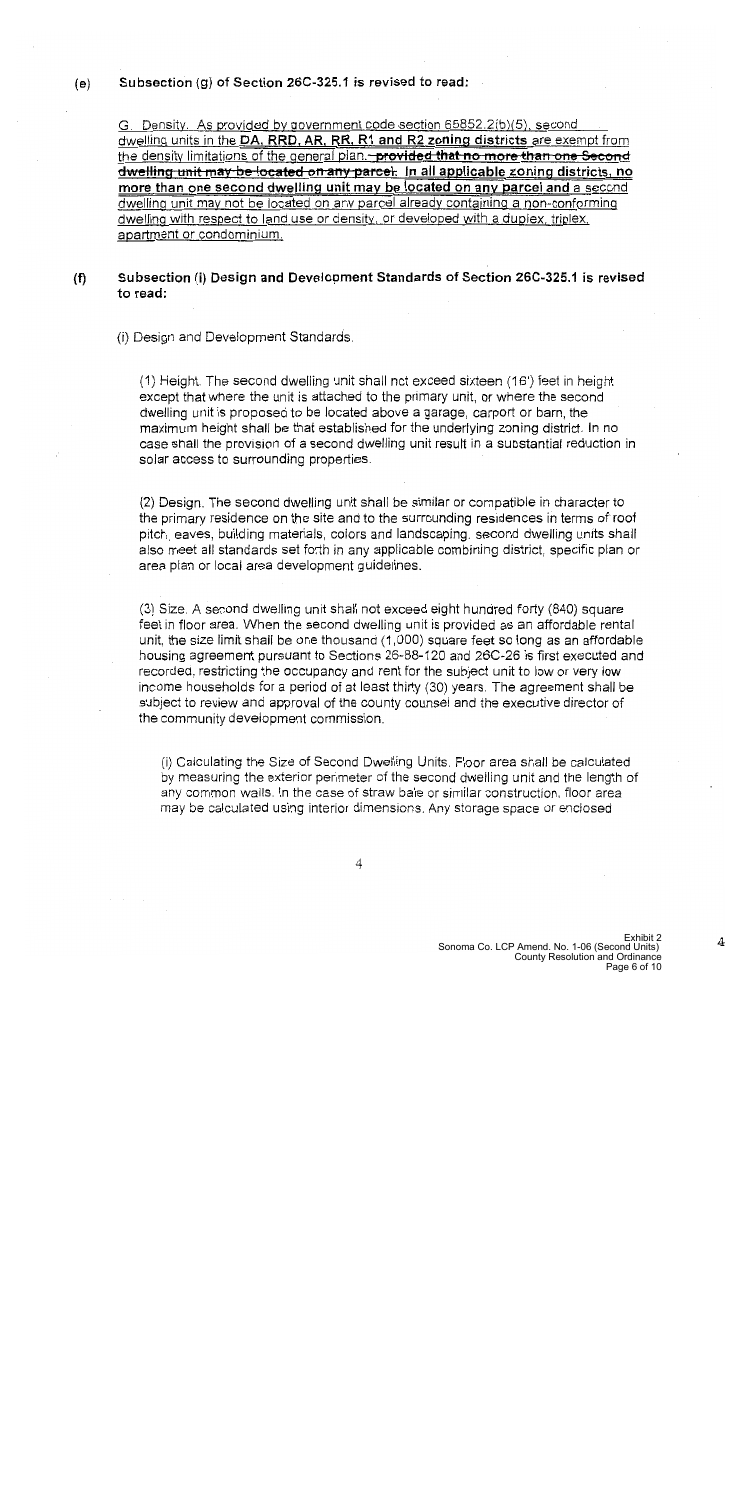areas attached to the second dwelling unit shall be included in the size calculation, except: a) a garage, as described below; or b) where the second dwelling unit is constructed over a barn or garage serving only the primary home.

(ii) Allowable Garage Area. A garage up to four hundred (400) square feet in unconditioned floor area shall be permitted for a second dwelling unit provided that all required setbacks are met. A garage up to five hundred (500) square feet shall be permitted if an affordable housing agreement pursuant to Sections 26-88-120 and 26C-326 is recorded restricting the rent to low or very low income households for a period of at least thirty (30) years. No conditioned space shall be allowed within the garage area. A deed restriction shall be recorded declaring that the garage or barn area is not to be utilized as a part of the conditioned residential space.

(4) Lot Coverage Limitation. The total lot coverage for parcels developed with a second dwelling unit shall not exceed that allowed within the applicable zoning district in which the parcel is located.

(5) Setback and Location Requirements.

(1) A second dwelling unit and any attached or detached garage must comply with the setback requirements of the applicable zoning district in which the second dwelling unit is located, except that the rear yard setback for second dwelling unit located in urban service areas within zone districts RR, R1, R2 and R3 shall be reduced to five (5') feet. In the case of an existing legal structure that is nonconforming with respect to setbacks, yard requirements may be reduced through use permit approval in order to allow the legal conversion of the existing structure for use as a second dwelling unit.

(ii) In the case of a second dwelling unit in a rural zone district that is located more than one hundred (100') feet from the primary dwelling, the second dwelling unit shall maintain minimum front, rear and side setbacks of sixty (60') feet, unless otherwise provided through use permit.

(6) Access and Parking Requirements.

(i) Driveway Access, Both the primary unit and the second dwelling unit shall be served by one common, all-weather surface access driveway with a minimum width of twelve (12') feet, connecting the second dwelling unit to a public or private road. The requirement for a single driveway connection may be waived in each of the following instances if the director determines that the waiver of the requirement would not be detrimental to the public health, safety or general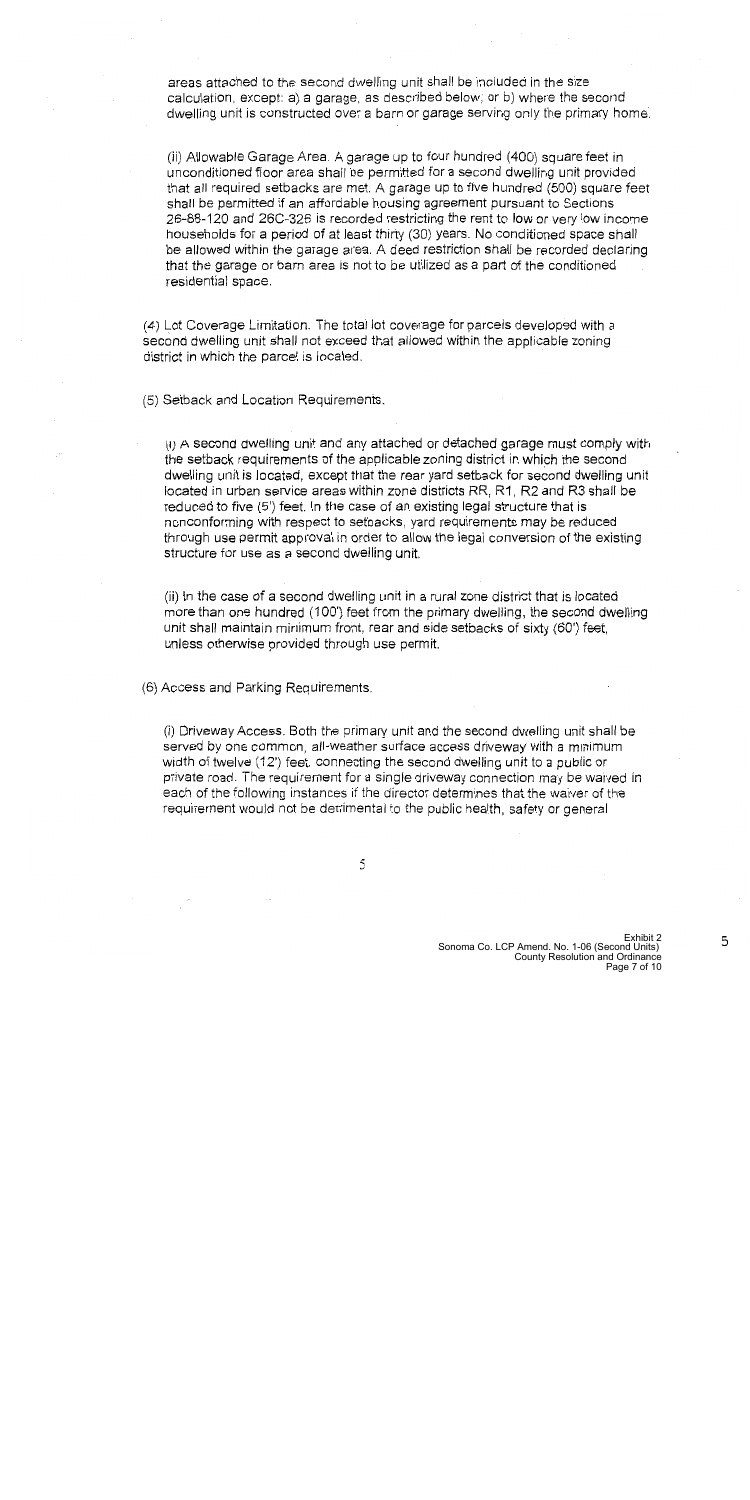welfare:

(A) Where an applicant seeks to convert an existing structure to use as a second dwelling unit, and that structure was served by an access driveway separate from the primary dwelling; or

(B) Where the applicant can show that there are already two (2) legally established access driveways to the parcel that are available to serve the primary and secondary dwelling units separately; or

(C) Where the parcel is split by a public or private road, or where the parcel has frontage on two (2) roads (public or private);

(D) Where the applicant demonstrates an alternative access design that provides an overall reduction in the expanse of driveway area is preferable.

(ii) Parking Required. One (1) off-street parking space with an all-weather surface shall be provided for the exclusive use of the second dwelling unit, in addition to the parking that is required for the primary dwelling. (Ord.  $5429 \S 6$ , 2003.)

- 7. Conformance with certified LCP. All new second dwelling units when combined with all existing site development shall together conform to all applicable requirements fo the Coastal Plan, Administrative Manual and this chapter.
- 8. Public Access. Second dwelling units shall not obstruct public access to and along the coast, or public trails.
- 9. Visual Resources. Second dwelling units shall not significantly obstruct public views from any public road, trail, or public recreation area to, and along the coast.
- 10. Environmentally Sensitive Habitat Areas and Wetlands. All development associated with second dwelling units shall be located no closer than 100 feet from the outer edge of an environmentally sensitive habitat area or the average setback of existing development immediately adjacent as determined by the "string line method," which, for the purposes of this subsection, means the following: When circumstances do not allow a standard setback from a bluff or natural resource, or when existing development encroaches nearer than the standard setback, a line may be drawn between the structures on either side of the parcel in question and that "string line" then defines the setback for that parcel.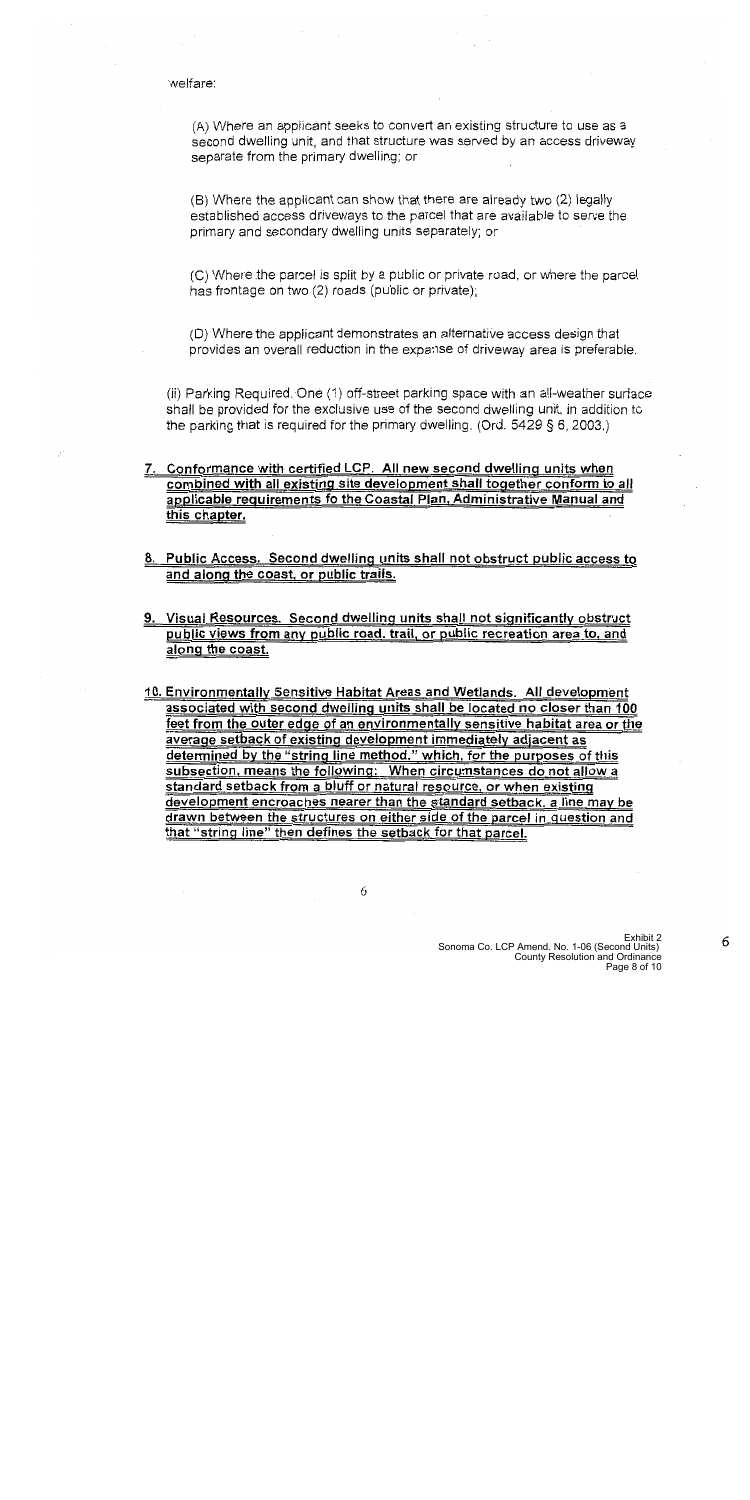### 11. Agricultural Lands. All development associated with second dwelling units shall be prohibited on prime agricultural soils. Where there are no prime soils second dwelling units shall be sited so as to minimize impacts to ongoing agriculturally-related activities.

### 12. Second dwelling units shall not be approved absent a finding of adequate water supply and wastewater treatment.

#### Subsection (a) of Section 26C-394 is revised to read:  $(q)$

(a) Findings. The written decision to grant, grant with modifications or deny a request for reasonable accommodation will be consistent with the Acts and shall be based on consideration of the following:

(1) Whether the housing which is the subject of the request will be used by an individual or a group of individuals considered disabled under the Acts, and that the accommodation requested is necessary to make specific housing available to the individual or group of individuals with (a) disability (ies) under the Acts;

(2) Wriether there are alternative reasonable accommodations available that would provide an equivalent level of benefit, or if alternative accommodations would be suitable based on the circumstances of this particular case;

(3) Whether the requested reasonable accommodation would impose an undue financial or administrative burden on the county;

(4) Whether the requested reasonable accommodation would be consistent with the general plan land use designation of the property which is the subject of the reasonable accommodation request, and with the general purpose and intent in the applicable zoning district;

(5) Whether the requested reasonable accommodation substantially affects the physical attributes of the property.

(6) Whether the requested reasonable accommodation would be consistent with all applicable provisions of the coastal program. the General Plan Land Use designation of the property which is the subject of the ressonable accommodation request, and with the general purpose and intent in the **applicable Zoning District.**